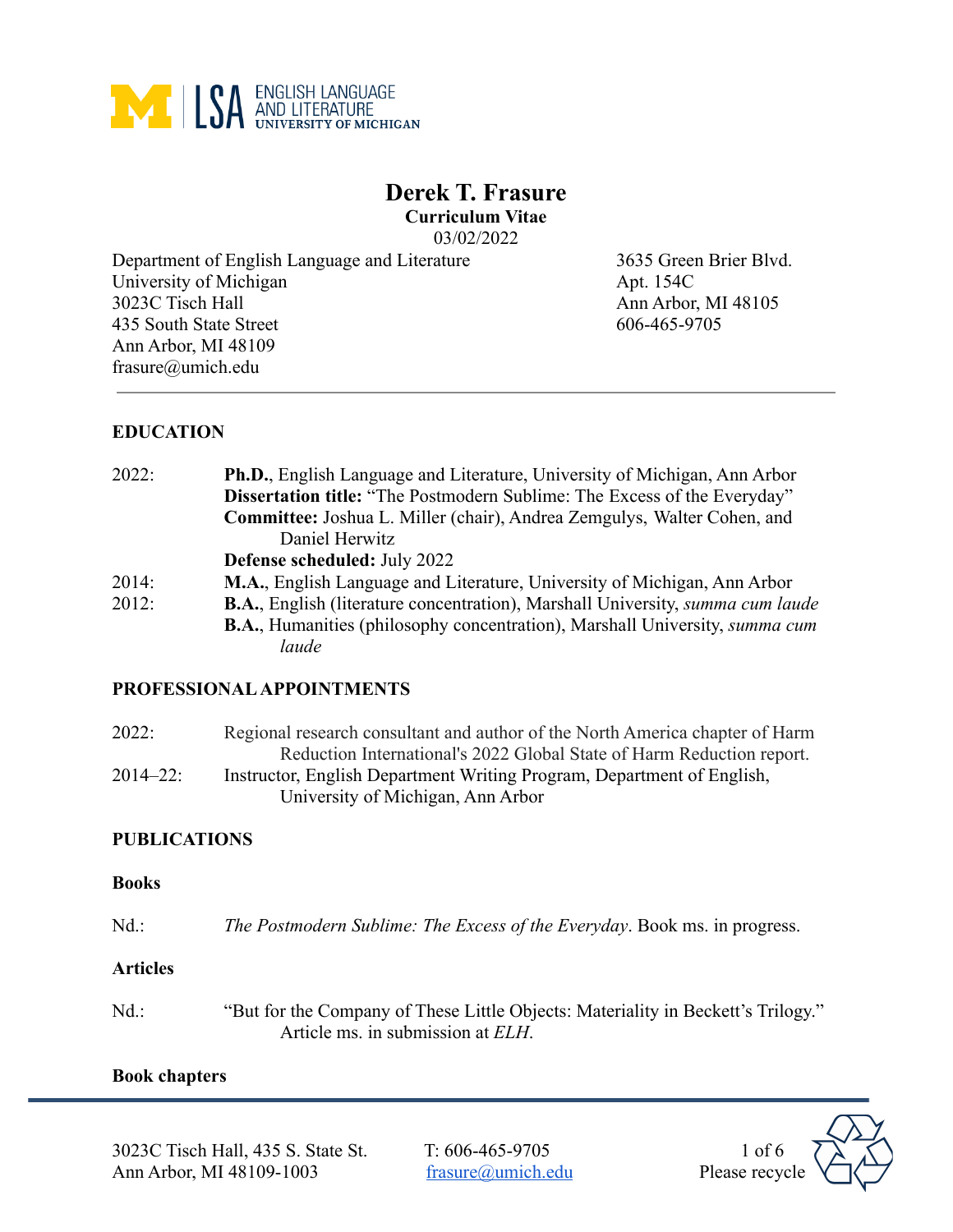2017: Derek Frasure and Haley M. Fedor, "'This is me cargo': The Commodification and Hyperreality of Women in 'Mudd's Women,'" *To Boldly Go: Essays on Gender and Identity in the Star Trek Universe*, eds. Nadine Farghaly and Simon Bacon, (Jefferson, North Carolina: McFarland & Company, 2013), 189-200.

#### **Conference proceedings**

2013: "V for Valerie: Lesbianism in *V for Vendetta*," *Cultural Excavation and Formal Expression in the Graphic Novel*, (Leiden, The Netherlands: Brill, 2013), https://doi.org/ 10.1163/9781848881990\_017

### **Public writing**

| "The DEA Wants to Schedule Five Tryptamines and You Can Stop Them,"                            |
|------------------------------------------------------------------------------------------------|
| DoubleBlind, February 11, 2022.                                                                |
| "The Medical Model of Addiction Is Harming Everyone," Article ms. accepted                     |
| at <i>Filter</i> magazine.                                                                     |
| "Building Psychedelic Socialism," Article ms. in submission at <i>The Baffler</i><br>magazine. |
|                                                                                                |

### **FELLOWSHIPS, GRANTS, SCHOLARSHIPS, AND AWARDS**

#### **Fellowships**

#### **University of Michigan, Ann Arbor**

| 2018: | Rackham One-Term Dissertation Writing Fellowship |
|-------|--------------------------------------------------|
| 2014: | <b>English Department Tuition Fellowship</b>     |
|       | Spring/Summer Research Fellowship with Alan Wald |

### **Grants and Scholarships**

### **University of Michigan, Ann Arbor**

| 2021: | <b>COVID HEERF II Grant</b>                                  |
|-------|--------------------------------------------------------------|
| 2018: | Rackham Graduate Student Stipend                             |
|       | Center for the Education of Women+ Critical Difference Grant |
|       | Mueschke Stipend                                             |
| 2017: | Mueschke Stipend                                             |
|       | Hart Stipend                                                 |
|       | <b>English Department Fall Stipend</b>                       |
| 2016: | Parker Stipend Spring/Summer                                 |
| 2015: | Mueschke Stipend                                             |
|       | Rackham Graduate Studies Residency Grant                     |
|       |                                                              |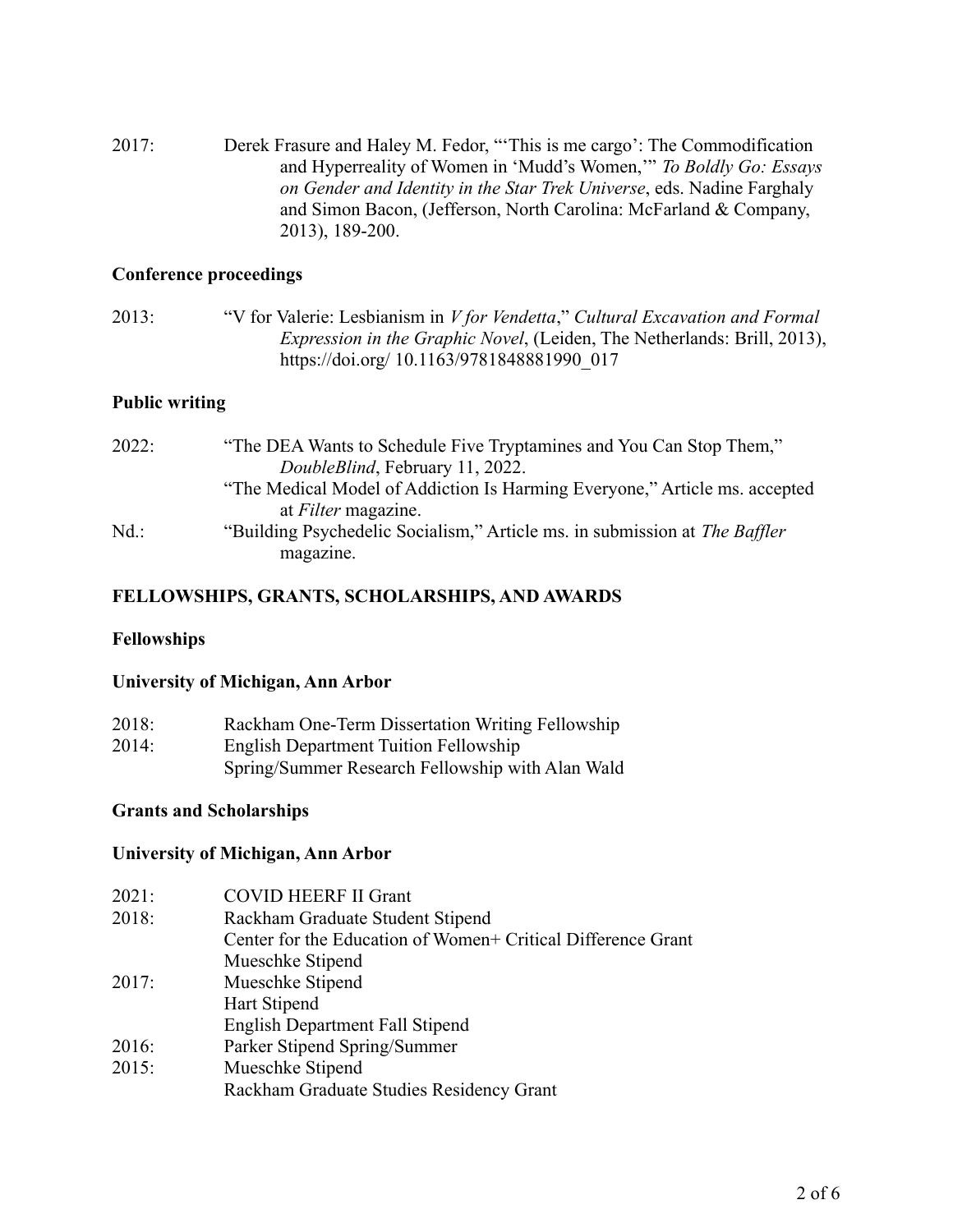| 2014: | English Department Fall Stipend |
|-------|---------------------------------|
| 2013: | English Department Block Grant  |

#### **Awards**

| 2021: | Honored Instructor, University of Michigan, Ann Arbor                                  |
|-------|----------------------------------------------------------------------------------------|
| 2012: | M. Rick Smith Prize, 36 <sup>th</sup> Ohio Valley Shakespeare Conference, Marietta, OH |
|       | William J. Maier Award for Undergraduate Upper Division Non-Fiction Prose,             |
|       | Marshall University                                                                    |
|       | Outstanding Undergraduate in Humanities, Marshall University                           |
|       | Recognition for Academic Achievement in English, Marshall University                   |

### **INVITED TALKS AND PANELS**

2012: Guest Lecturer, "Queer Philosophy: Michel Foucault and Judith Butler," Philosophy 201: Introduction to Modern Philosophy (Dr. Sara Shafer), Marshall University, November 2012.

## **CONFERENCE PARTICIPATION**

#### **Panels organized**

| "What Is Harm Reduction?," Students for Sensible Drug Policy at the University<br>of Michigan, Ann Arbor, April 6, 2022.   |
|----------------------------------------------------------------------------------------------------------------------------|
| 50th Annual Hash Bash, Students for Sensible Drug Policy at the University of                                              |
| Michigan, Ann Arbor co-sponsored and organized, April 2, 2022.                                                             |
| "Ann Arbor Drug Decriminalization and Addiction Treatment Campaign                                                         |
| Launch," Students for Sensible Drug Policy at the University of Michigan,                                                  |
| Ann Arbor, March 16, 2022.                                                                                                 |
| "The War on Drugs Is a War on Us," Students for Sensible Drug Policy at the                                                |
| University of Michigan, Ann Arbor, December 8th, 2021.                                                                     |
| "Time and Space," Inter-Disciplinary's 1st Global Conference: The Graphic<br>Novel, Oxford University, September 10, 2012. |
|                                                                                                                            |

## **Papers presented**

| 2017: | "But for the Company of These Little Objects: Materiality in Beckett's Trilogy,"                |
|-------|-------------------------------------------------------------------------------------------------|
|       | Samuel Beckett Summer School, Trinity College, Dublin, August 4th,                              |
|       | 2017                                                                                            |
| 2012: | "Signifying Nothing: The Masquerade of Masculinity in <i>Macbeth</i> ," 36 <sup>th</sup> Annual |
|       | Ohio Valley Shakespeare Conference, Marietta College, October 19, 2012.                         |
|       | "V for Valerie: Lesbianism in <i>V for Vendetta</i> ," Inter-Disciplinary's $1st$ Global        |
|       | Conference: The Graphic Novel, Oxford University, September 8, 2012.                            |
|       | "Madness as a Resistance to Bio-Power," College of Liberal Arts 12 <sup>th</sup> Annual         |
|       |                                                                                                 |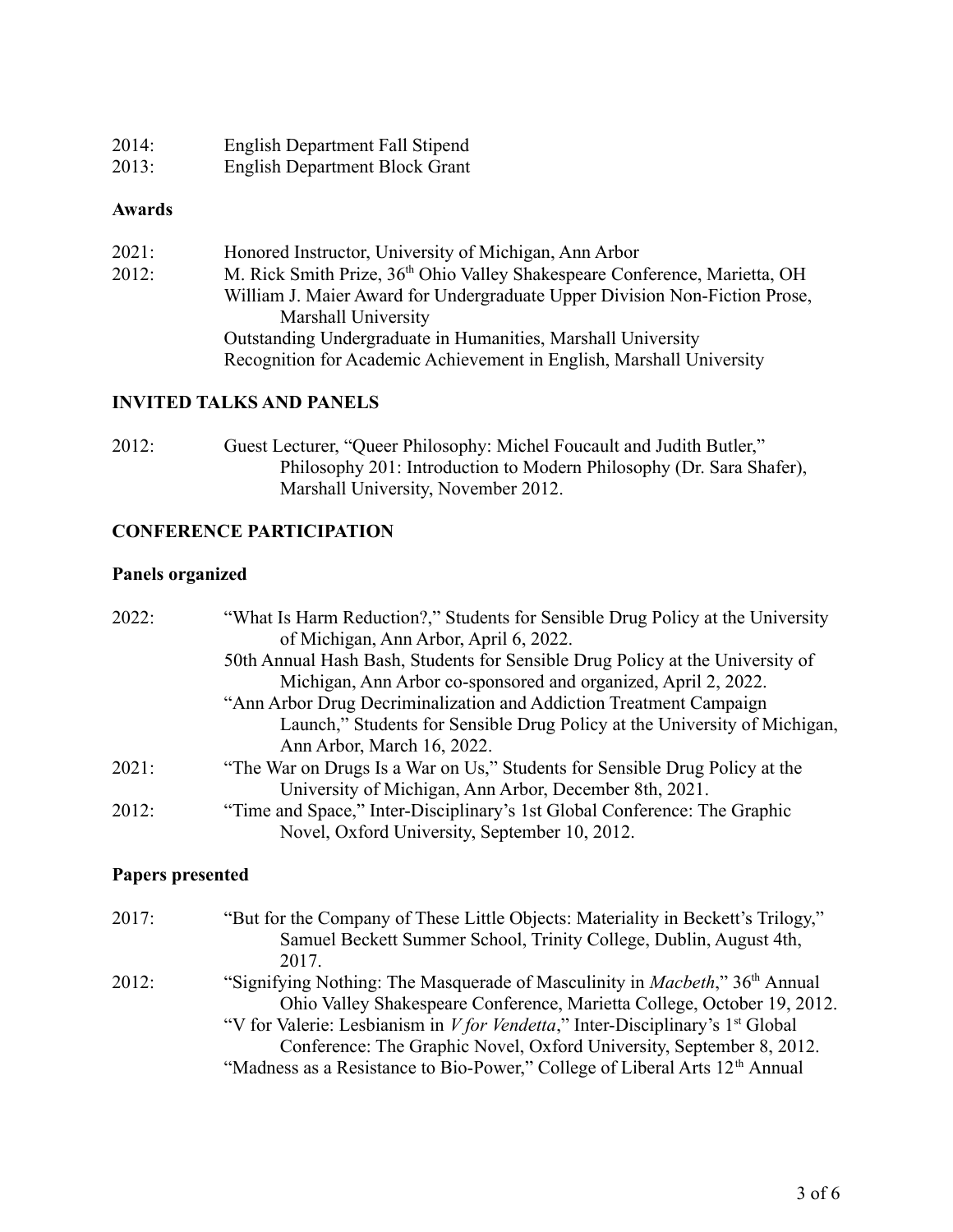Undergraduate Research and Creativity Conference, Marshall University, April 13, 2012.

"Occupying Asylums: Madness as a Resistance to Bio-Power," Indiana University's 2012 Graduate Conference—"Occupied: Occupying Space and Time," Indiana University, March 22, 2012.

#### **Discussant**

2012: Moderator, "The Stonewall Uprising: A Film and a Conversation," Students for Appalachian Socialism, Marshall University, April 19, 2012.

#### **TEACHING EXPERIENCE**

#### **Instructor of Record**

- 2016–22: English 124: Academic Writing and Literature, "Postmodernism," English Department Writing Program, University of Michigan, Ann Arbor (taught winter 2022, winter 2021, fall 2020, winter 2020, winter 2019, winter 2017, and fall 2016). 2015–21: English 125: Writing and Academic Inquiry, "Postmodernism," English
- Department Writing Program, University of Michigan, Ann Arbor (taught summer 2021, spring 2020, summer 2019, fall 2018, winter 2016, fall 2015, and winter 2015).

#### **Writing Fellow and Grader**

2019-21: English 364: The (Very) Contemporary Novel, "Reading as a Writer: The New Novel," Department of English Language and Literature, University of Michigan, Ann Arbor (fall 2021, fall 2019).

#### **Discussion Section Leader and Grader**

2014: English 367: Shakespeare I: "The Elizabethan Years," Department of English Language and Literature, University of Michigan, Ann Arbor. Independently instructed two discussion sections (fall 2014).

#### **Pedagogical training**

2014: Graduate Seminar in Pedagogy English Department Writing Program Instructor Training

#### **RESEARCH EXPERIENCE**

2016: Performed on-site document scanning and evaluation of the Hamilton-Schuyler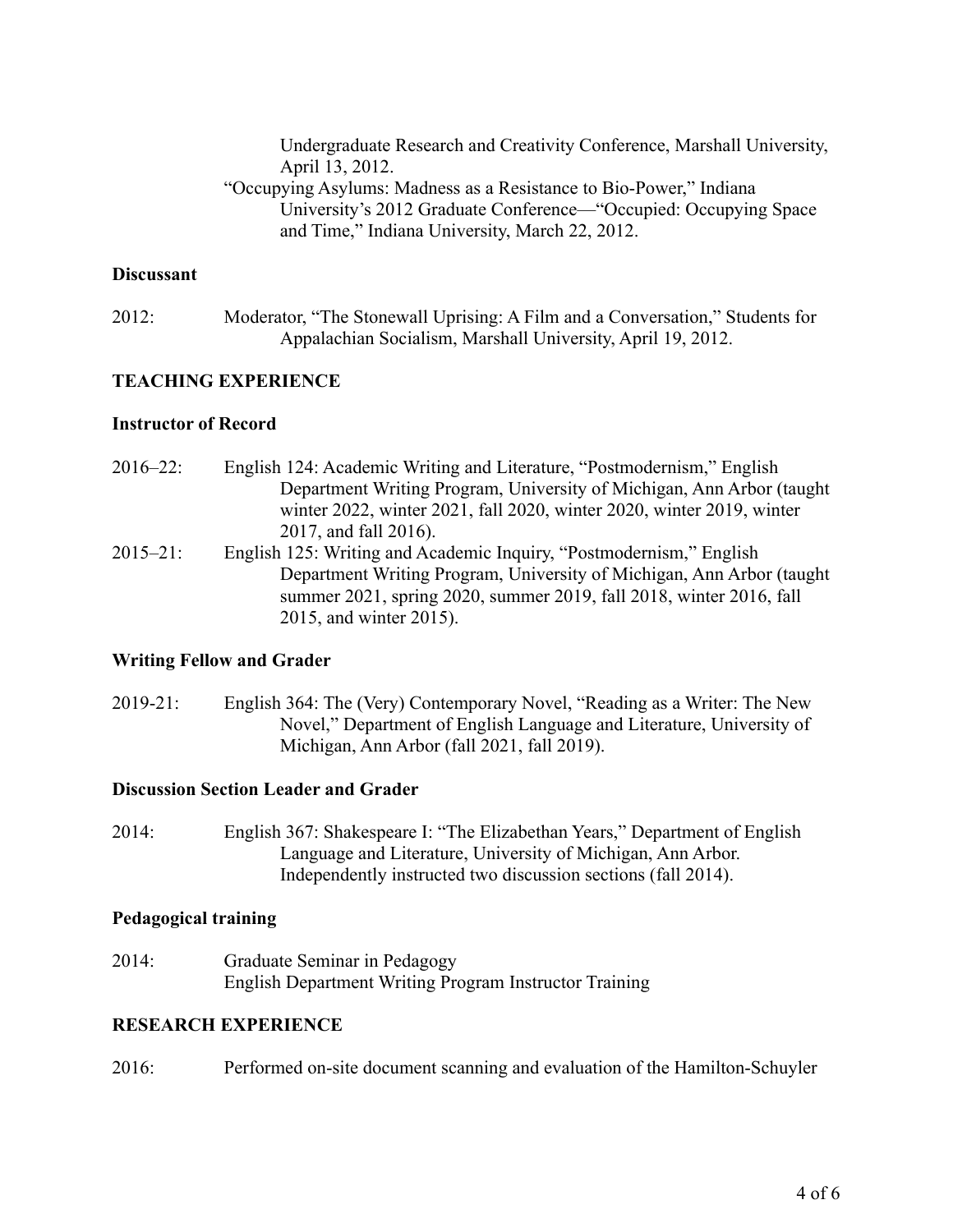|       | Collection at the Bentley Historical Archive for biographer Tilar J.       |
|-------|----------------------------------------------------------------------------|
|       | Mazzeo's 2018 Eliza Hamilton: The Extraordinary Life and Times of the      |
|       | Wife of Alexander Hamilton.                                                |
| 2014: | Research assistant to Alan Wald to confirm or deny various facts about the |
|       | Steinbecks' lives, especially their views and time in the Soviet Union. I  |
|       | also compiled and compared definitions of various left ist terminology as  |
|       | deployed in Second and Third Internationale, particularly Popular Front    |
|       | publications, often using archival research at the Labadie Collection.     |

## **LANGUAGES**

| French  | (Can read with dictionary)                               |
|---------|----------------------------------------------------------|
| Spanish | (Basic conversational ability, can read with dictionary) |

## **EXTRA TRAINING**

2012: Grant writing trainee, Christine Groves' Grantsmanship Institute, July 12–13, 2012.

## **COMMUNITY OUTREACH**

| $2021 - 22$ : | Policy Director, Students for Sensible Drug Policy at University of |
|---------------|---------------------------------------------------------------------|
|               | Michigan.                                                           |

## **PROFESSIONAL MEMBERSHIPS OR AFFILIATIONS**

| $2015 - 22$ : | Member, Marxisms Collective, University of Michigan.         |
|---------------|--------------------------------------------------------------|
| $2014 - 22$ : | Member, Graduate Employees Organization (GEO) 3550, AFL-CIO. |
| $2011 - 22$ : | Member, National Society of Collegiate Scholars.             |
| $2011 - 22$ : | Member, Golden Key International Honor Society.              |

## **REFERENCES**

Joshua L. Miller Associate Professor of English; Associate Professor of Judaic Studies 3247 Angell Hall 435 South State Street University of Michigan Ann Arbor, MI 48109 [joshualm@umich.edu](mailto:joshualm@umich.edu) 734-764-5156

Andrea Zemgulys